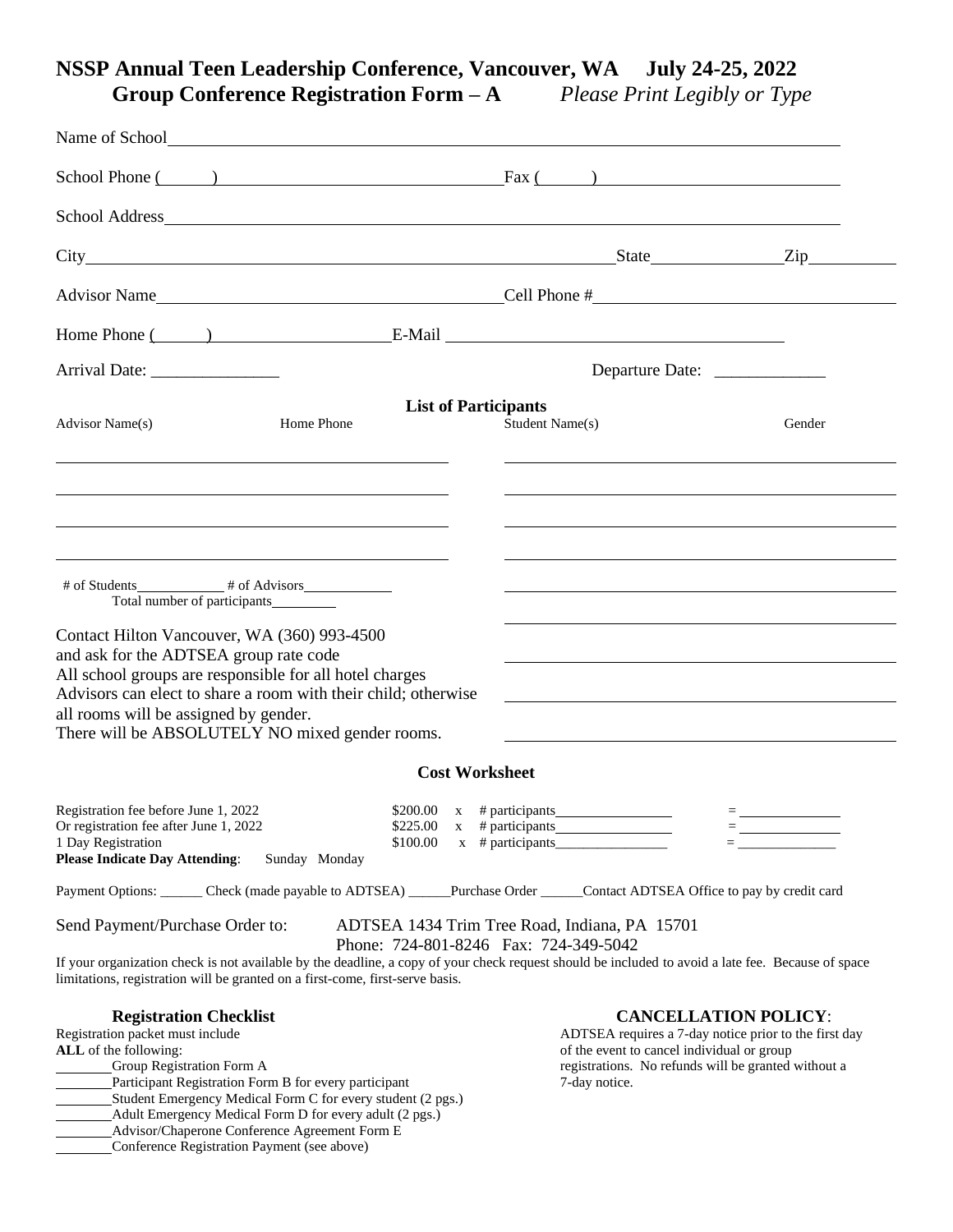#### **NSSP Annual Teen Leadership Conference Group Conference Registration Form – B** *Please Print Legibly or Type*

Submit **one form per person** registering (student & adult). All participant registration forms from each group should be sent together.

|                                  | Participant Name                                                                                                                                                                                                                                                                                                                                                                                                              |      |                                                                                                                                                                                                                                                                                                                                                                                                                                                                                                                                                                                                                                                                                                                                                                                                                                                                                                                                                                                                                                                                                                                                                                                                                                                                                                                                                                                                                                                                                                                                                                                                                                                                                                                                                                                                                                                                                                                                                                                                                                                                                                                                                                                                                                                                                                                                                  |      |
|----------------------------------|-------------------------------------------------------------------------------------------------------------------------------------------------------------------------------------------------------------------------------------------------------------------------------------------------------------------------------------------------------------------------------------------------------------------------------|------|--------------------------------------------------------------------------------------------------------------------------------------------------------------------------------------------------------------------------------------------------------------------------------------------------------------------------------------------------------------------------------------------------------------------------------------------------------------------------------------------------------------------------------------------------------------------------------------------------------------------------------------------------------------------------------------------------------------------------------------------------------------------------------------------------------------------------------------------------------------------------------------------------------------------------------------------------------------------------------------------------------------------------------------------------------------------------------------------------------------------------------------------------------------------------------------------------------------------------------------------------------------------------------------------------------------------------------------------------------------------------------------------------------------------------------------------------------------------------------------------------------------------------------------------------------------------------------------------------------------------------------------------------------------------------------------------------------------------------------------------------------------------------------------------------------------------------------------------------------------------------------------------------------------------------------------------------------------------------------------------------------------------------------------------------------------------------------------------------------------------------------------------------------------------------------------------------------------------------------------------------------------------------------------------------------------------------------------------------|------|
|                                  | (Print Last, First, Middle Initial)                                                                                                                                                                                                                                                                                                                                                                                           |      |                                                                                                                                                                                                                                                                                                                                                                                                                                                                                                                                                                                                                                                                                                                                                                                                                                                                                                                                                                                                                                                                                                                                                                                                                                                                                                                                                                                                                                                                                                                                                                                                                                                                                                                                                                                                                                                                                                                                                                                                                                                                                                                                                                                                                                                                                                                                                  |      |
|                                  |                                                                                                                                                                                                                                                                                                                                                                                                                               |      |                                                                                                                                                                                                                                                                                                                                                                                                                                                                                                                                                                                                                                                                                                                                                                                                                                                                                                                                                                                                                                                                                                                                                                                                                                                                                                                                                                                                                                                                                                                                                                                                                                                                                                                                                                                                                                                                                                                                                                                                                                                                                                                                                                                                                                                                                                                                                  |      |
|                                  |                                                                                                                                                                                                                                                                                                                                                                                                                               |      |                                                                                                                                                                                                                                                                                                                                                                                                                                                                                                                                                                                                                                                                                                                                                                                                                                                                                                                                                                                                                                                                                                                                                                                                                                                                                                                                                                                                                                                                                                                                                                                                                                                                                                                                                                                                                                                                                                                                                                                                                                                                                                                                                                                                                                                                                                                                                  |      |
|                                  |                                                                                                                                                                                                                                                                                                                                                                                                                               |      | School Name Gender Age Grade Grade Grade Student Advisor Grade Grade Student Advisor Grade Grade Grade Student Advisor Grade Grade Student Advisor Grade Grade Student Advisor Grade Grade Student Advisor Grade Grade Student                                                                                                                                                                                                                                                                                                                                                                                                                                                                                                                                                                                                                                                                                                                                                                                                                                                                                                                                                                                                                                                                                                                                                                                                                                                                                                                                                                                                                                                                                                                                                                                                                                                                                                                                                                                                                                                                                                                                                                                                                                                                                                                   |      |
|                                  | <b>Emergency Contact Information</b>                                                                                                                                                                                                                                                                                                                                                                                          |      |                                                                                                                                                                                                                                                                                                                                                                                                                                                                                                                                                                                                                                                                                                                                                                                                                                                                                                                                                                                                                                                                                                                                                                                                                                                                                                                                                                                                                                                                                                                                                                                                                                                                                                                                                                                                                                                                                                                                                                                                                                                                                                                                                                                                                                                                                                                                                  |      |
|                                  |                                                                                                                                                                                                                                                                                                                                                                                                                               |      | Day Phone ( ) Evening Phone ( )                                                                                                                                                                                                                                                                                                                                                                                                                                                                                                                                                                                                                                                                                                                                                                                                                                                                                                                                                                                                                                                                                                                                                                                                                                                                                                                                                                                                                                                                                                                                                                                                                                                                                                                                                                                                                                                                                                                                                                                                                                                                                                                                                                                                                                                                                                                  |      |
|                                  |                                                                                                                                                                                                                                                                                                                                                                                                                               |      |                                                                                                                                                                                                                                                                                                                                                                                                                                                                                                                                                                                                                                                                                                                                                                                                                                                                                                                                                                                                                                                                                                                                                                                                                                                                                                                                                                                                                                                                                                                                                                                                                                                                                                                                                                                                                                                                                                                                                                                                                                                                                                                                                                                                                                                                                                                                                  |      |
|                                  |                                                                                                                                                                                                                                                                                                                                                                                                                               |      | Day Phone ( ) Evening Phone ( )                                                                                                                                                                                                                                                                                                                                                                                                                                                                                                                                                                                                                                                                                                                                                                                                                                                                                                                                                                                                                                                                                                                                                                                                                                                                                                                                                                                                                                                                                                                                                                                                                                                                                                                                                                                                                                                                                                                                                                                                                                                                                                                                                                                                                                                                                                                  |      |
| 3.<br>4.<br>5.<br>6.<br>8.<br>9. | drug use and possession/use of firearms and fireworks are prohibited.<br>I am a student, my advisor will be informed of my actions.<br>emergency.<br>conference administration.<br>7. I understand that I am to remain on the conference premises at all times.<br>I agree to abide by the dress code for this conference.<br>shortly after curfew.<br>rooms or elevators is not acceptable.<br>immediate conference removal. |      | 2. I understand that ANY advisor at any time may reprimand any participant for ANY violation of conference, or hotel rules. If<br>I am responsible for my own actions and will conduct myself in a mature, safe manner at all times. I further understand that<br>vulgarity, profanity, obscene conduct or expressions, and horseplay are not acceptable.<br>I agree to wear my name badge at all times for conference identification and personal medical information in case of an<br>I agree to attend and participate in ALL scheduled program activities. In case of illness, I will inform my advisor and<br>I agree to be on time to all sessions and will take responsibility for my safety by traveling in pairs and/or groups at all times.<br>I understand that boys are not allowed in girls' rooms and girls are not allowed in boys' rooms.<br>10. I agree to abide by the conference curfew and understand that room checks may be conducted by advisors or conference staff<br>11. I agree to abide by all conference and hotel rules and regulations. I further understand that excessive noise in the hallways,<br>12. I understand that some scheduled meals will be provided. I will be responsible for additional expenses, telephone charges,<br>personal expenditures, outing expenses, and I must settle all of these expenses prior to my checkout from the hotel.<br>13. I understand that photos and videos will be taken at the conference, will become the property of the NSSP/ADTSEA<br>Organization and may be used in various media (brochures, posters, video, CD ROM, newspapers, bulletins, etc.) for the<br>purpose of the program marketing (promotion, program description, student recruitment, etc.). I consent and authorize the<br>use of photographs of me without compensation by any members of the NSSP/ADTSEA Organization.<br>I have read and agree to comply with the above stated terms and conditions. I understand that the NSSP/ADTSEA Organization members reserve the<br>right to dismiss me from the conference if I fail to follow this agreement, and that my violation of any of these terms and conditions may subject me to<br>immediate expulsion from the conference. If I am a student, my parent(s)/guardian(s) will be notified, and if necessary, will be responsible for my |      |
|                                  | Participant's Signature                                                                                                                                                                                                                                                                                                                                                                                                       | Date | Advisor's Signature                                                                                                                                                                                                                                                                                                                                                                                                                                                                                                                                                                                                                                                                                                                                                                                                                                                                                                                                                                                                                                                                                                                                                                                                                                                                                                                                                                                                                                                                                                                                                                                                                                                                                                                                                                                                                                                                                                                                                                                                                                                                                                                                                                                                                                                                                                                              | Date |

I have read this agreement, discussed it with my teen and accept all the terms and conditions as stated.

If participant is under 18 years of age.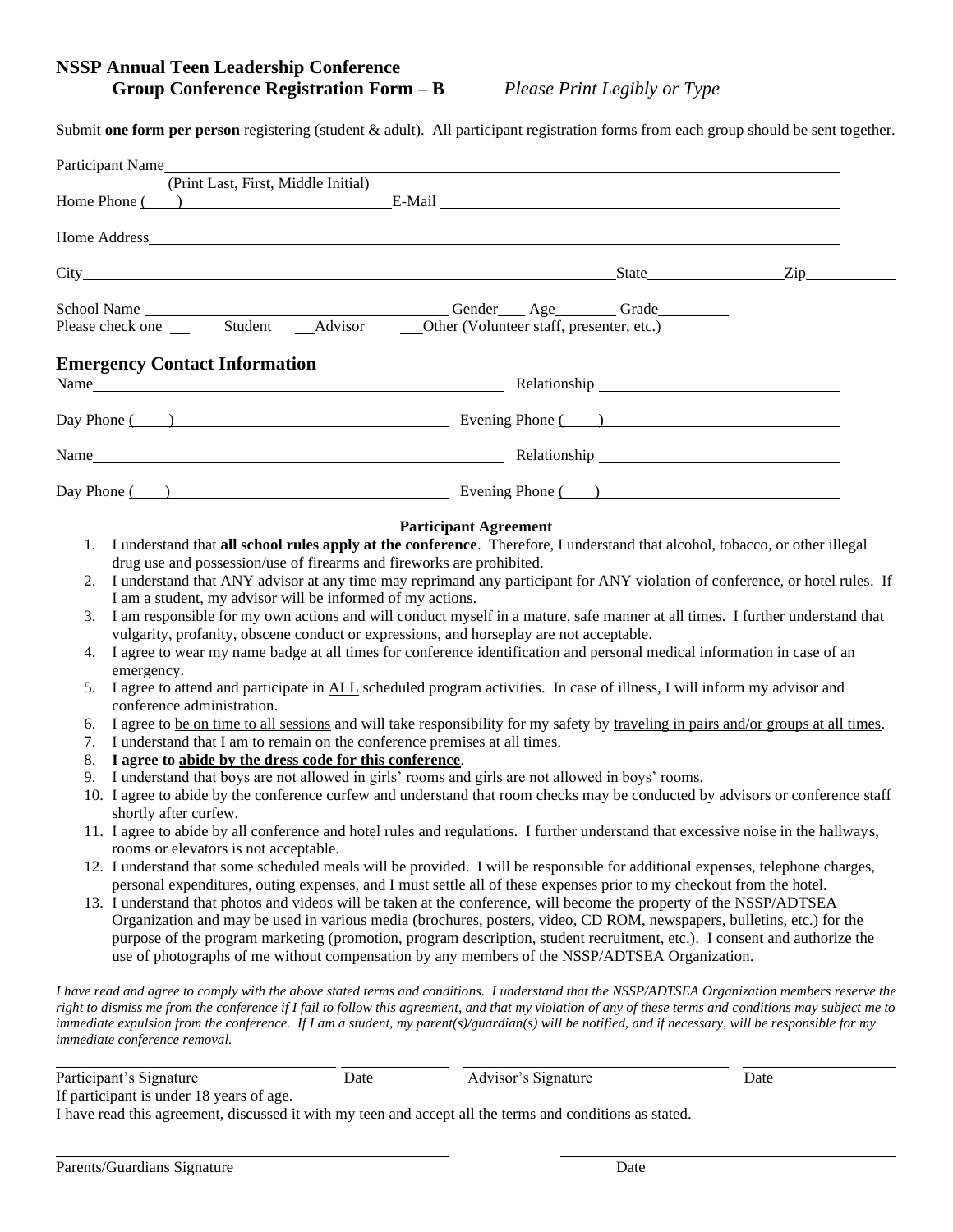**Student Emergency Medical Form – C (Page 1 of 2)** *Please Print Legibly or Type*

| Name                                                                                                                                                                                                                                                  |                                                                                                                                                                                                                                                                                                                                                                                                                                                                                               |                                 | Birthdate Age Gender                                                                                                                                                                                                                                          |                                                                                                                              |
|-------------------------------------------------------------------------------------------------------------------------------------------------------------------------------------------------------------------------------------------------------|-----------------------------------------------------------------------------------------------------------------------------------------------------------------------------------------------------------------------------------------------------------------------------------------------------------------------------------------------------------------------------------------------------------------------------------------------------------------------------------------------|---------------------------------|---------------------------------------------------------------------------------------------------------------------------------------------------------------------------------------------------------------------------------------------------------------|------------------------------------------------------------------------------------------------------------------------------|
| Last                                                                                                                                                                                                                                                  | First                                                                                                                                                                                                                                                                                                                                                                                                                                                                                         | MI                              |                                                                                                                                                                                                                                                               |                                                                                                                              |
|                                                                                                                                                                                                                                                       |                                                                                                                                                                                                                                                                                                                                                                                                                                                                                               |                                 |                                                                                                                                                                                                                                                               |                                                                                                                              |
| Parent/Guardian Lateration Lateration Lateration Lateration Lateration Lateration Lateration Lateration Lateration Lateration Lateration Lateration Lateration Lateration Lateration Lateration Lateration Lateration Laterati                        |                                                                                                                                                                                                                                                                                                                                                                                                                                                                                               |                                 |                                                                                                                                                                                                                                                               |                                                                                                                              |
| Day Phone $\overline{)}$                                                                                                                                                                                                                              |                                                                                                                                                                                                                                                                                                                                                                                                                                                                                               |                                 | Evening Phone ( )                                                                                                                                                                                                                                             |                                                                                                                              |
| Alternate Contact Lawrence and the contract Lawrence and the contract Lawrence and the contract of the contract Lawrence and the contract Lawrence and the contract Lawrence and the contract Lawrence and the contract Lawren                        |                                                                                                                                                                                                                                                                                                                                                                                                                                                                                               |                                 |                                                                                                                                                                                                                                                               |                                                                                                                              |
| Day Phone $\qquad)$                                                                                                                                                                                                                                   |                                                                                                                                                                                                                                                                                                                                                                                                                                                                                               |                                 |                                                                                                                                                                                                                                                               | Evening Phone ( )                                                                                                            |
|                                                                                                                                                                                                                                                       |                                                                                                                                                                                                                                                                                                                                                                                                                                                                                               |                                 | <b>Medical History</b>                                                                                                                                                                                                                                        |                                                                                                                              |
| History: Please date/check all that apply<br>Ear Infections<br>Rheumatic Fever<br>Diabetes<br>Mumps<br>Behavior                                                                                                                                       | Chicken Pox<br><b>Convulsions</b><br>Measles<br>$\frac{1}{2} \left( \frac{1}{2} \right)^{2} \left( \frac{1}{2} \right)^{2} \left( \frac{1}{2} \right)^{2} \left( \frac{1}{2} \right)^{2} \left( \frac{1}{2} \right)^{2} \left( \frac{1}{2} \right)^{2} \left( \frac{1}{2} \right)^{2} \left( \frac{1}{2} \right)^{2} \left( \frac{1}{2} \right)^{2} \left( \frac{1}{2} \right)^{2} \left( \frac{1}{2} \right)^{2} \left( \frac{1}{2} \right)^{2} \left( \frac{1}{2} \right)^{2} \left( \frac$ | <b>German Measles</b><br>Asthma | Date of Last Tetanus Booster<br>the control of the control of the control of the control of the control of the control of the control of the control of the control of the control of the control of the control of the control of the control of the control | Medical Info the conference administrators should be aware of<br><u> 1989 - Johann Stoff, amerikansk politiker (d. 1989)</u> |
| Sensory impairments<br>Chronic problems or illnesses experience and the contract of the contract of the contract of the contract of the contract of the contract of the contract of the contract of the contract of the contract of the contract of t |                                                                                                                                                                                                                                                                                                                                                                                                                                                                                               |                                 |                                                                                                                                                                                                                                                               |                                                                                                                              |
|                                                                                                                                                                                                                                                       |                                                                                                                                                                                                                                                                                                                                                                                                                                                                                               |                                 |                                                                                                                                                                                                                                                               |                                                                                                                              |
| Physical limitations to normal activity_                                                                                                                                                                                                              |                                                                                                                                                                                                                                                                                                                                                                                                                                                                                               |                                 | <u> 1989 - Johann Stoff, deutscher Stoff, der Stoff, der Stoff, der Stoff, der Stoff, der Stoff, der Stoff, der </u>                                                                                                                                          |                                                                                                                              |

**Parental Permission** – I give my permission for such diagnostic and therapeutic procedures as may be deemed necessary for my son/daughter in case of an emergency.

#### **Agreement & Consent for Treatment**

This is to certify that I, or in the case of a minor child, the undersigned parent/guardian, hereby consent to and authorize the administration and performance of all needed medicines and surgical treatment, and the administration of any anesthetic which, in the opinion of the attending physician, may be necessary and advisable in the event of any medical emergencies regarding my son/daughter. It is understood that efforts shall be made to contact the undersigned prior to rendering emergency treatment to the patient.

| Participant Signature |  |
|-----------------------|--|
|-----------------------|--|

In the case of a minor child (under 18), parent/guardian

Signature **Print Name** Print Name Relationship

\_\_\_\_\_\_\_\_\_\_\_\_\_\_\_\_\_\_\_\_\_\_\_

#### **Medical Card Information**

| Name              | Allergies: Please list all allergies, including insect |
|-------------------|--------------------------------------------------------|
| Age Home Phone()  | bites, medicines, food, plants, animals, etc.          |
| Parent/Guardian   |                                                        |
| Day Phone ( )     | Medications: Please list all medications currently     |
| Doctor's Name     | being taken.                                           |
| Doctor's Phone () |                                                        |
| Insurance Policy  | <b>Dietary Restrictions:</b>                           |
| $Policy \#$       |                                                        |
|                   |                                                        |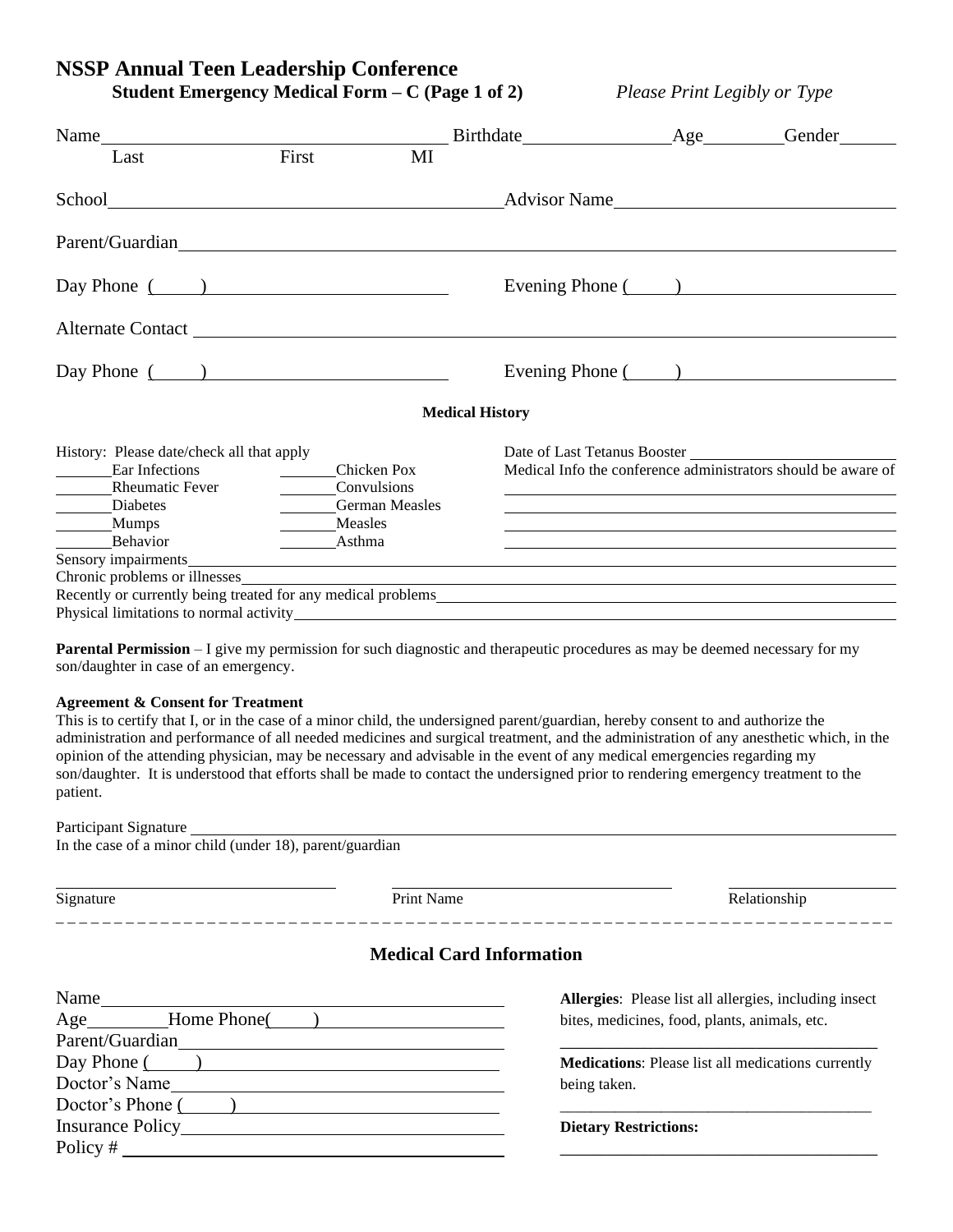## **Student Emergency Medical Form – C (Page 2 of 2) Release Waiver & Indemnification Form**

The undersigned student participant and his/her parent(s) or legal guardian(s), if the student participant is under the age of 18 years, do hereby execute this release waiver and indemnification for himself/herself, and his/her heirs, successors, representatives, and assigns, and hereby agree and represent as follows:

To release the **American Driver and Traffic Safety Education Association/National Student Safety Program, Hilton Vancouver Washington, all outing locations**, and their officers, employees, and agents from any and all liability, loss, damage, costs, claims or causes of action including but not limited to all bodily injuries and property damage arising from participation in the National Student Safety Program Annual Teen Leadership Conference, on July 24-25, 2022, Vancouver, WA excluding liability arising out of sole negligence.

The undersigned further agree to indemnify and hold harmless the **American Driver and Traffic Safety Education Association/National Student Safety Program, Hilton Vancouver Washington, all outing locations**, and their officers, employees, and agents from any and all liability, loss, damage costs, claims or causes of action including attorney's fees and witness costs, arising from participation in the National Student Safety Program Annual Teen Leadership Conference.

Participant's Signature Date

In case of a minor child under 18, parent/guardian signatures:

Parents/Guardians Signature Date

Parents/Guardians Signature Date

**Emergency Contact Names and Phone Numbers (include area codes)**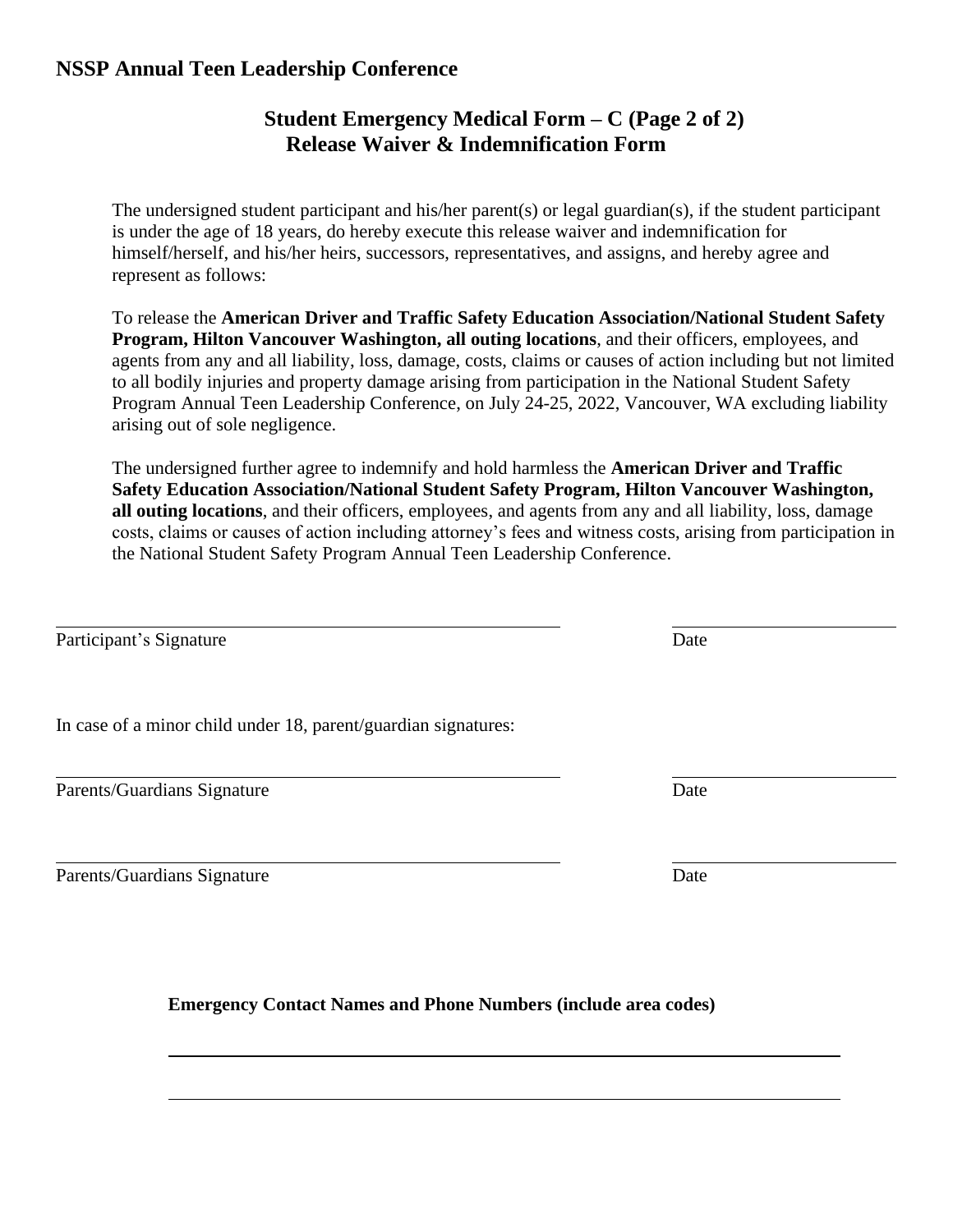# **Adult Emergency Medical Form – D (Page 1 of 2)** *Please Print Legibly or Type*

\_ \_ \_ \_ \_ \_ \_ \_ \_ \_ \_ \_ \_ \_ \_ \_ \_ \_ \_ \_ \_ \_ \_ \_ \_ \_ \_ \_ \_ \_ \_ \_ \_ \_ \_ \_ \_ \_ \_ \_ \_ \_ \_ \_ \_ \_ \_ \_ \_ \_ \_ \_ \_ \_ \_ \_ \_ \_ \_ \_ \_ \_ \_ \_ \_ \_ \_ \_ \_ \_ \_ \_

| Name                                                                                                                                                                                                                           |                                                        |                       | Birthdate Age                | Gender                                                                                                                                                                                                                                                                                                     |
|--------------------------------------------------------------------------------------------------------------------------------------------------------------------------------------------------------------------------------|--------------------------------------------------------|-----------------------|------------------------------|------------------------------------------------------------------------------------------------------------------------------------------------------------------------------------------------------------------------------------------------------------------------------------------------------------|
| Last                                                                                                                                                                                                                           | First                                                  | MI                    |                              |                                                                                                                                                                                                                                                                                                            |
|                                                                                                                                                                                                                                |                                                        |                       | Advisor Name                 |                                                                                                                                                                                                                                                                                                            |
| Day Phone $($ $)$                                                                                                                                                                                                              |                                                        |                       |                              | Evening Phone ( )                                                                                                                                                                                                                                                                                          |
|                                                                                                                                                                                                                                |                                                        |                       |                              |                                                                                                                                                                                                                                                                                                            |
| Day Phone $\overline{)}$                                                                                                                                                                                                       |                                                        |                       |                              | Evening Phone ( )                                                                                                                                                                                                                                                                                          |
|                                                                                                                                                                                                                                |                                                        |                       | <b>Medical History</b>       |                                                                                                                                                                                                                                                                                                            |
| History: Please date/check all that apply                                                                                                                                                                                      |                                                        |                       | Date of Last Tetanus Booster |                                                                                                                                                                                                                                                                                                            |
| Ear Infections<br>Rheumatic Fever<br>Diabetes<br>Mumps<br>Behavior                                                                                                                                                             | <b>Chicken Pox</b><br>Convulsions<br>Measles<br>Asthma | <b>German Measles</b> |                              | Medical Info the conference administrators should be aware of<br><u> 1989 - Johann Barn, amerikan besteman besteman besteman besteman besteman besteman besteman besteman besteman</u><br>and the control of the control of the control of the control of the control of the control of the control of the |
| Currently taking medications prescribed by physician example of the state of the state of the state of the state of the state of the state of the state of the state of the state of the state of the state of the state of th |                                                        |                       |                              |                                                                                                                                                                                                                                                                                                            |
| Sensory impairments                                                                                                                                                                                                            |                                                        |                       |                              |                                                                                                                                                                                                                                                                                                            |
|                                                                                                                                                                                                                                |                                                        |                       |                              |                                                                                                                                                                                                                                                                                                            |
|                                                                                                                                                                                                                                |                                                        |                       |                              |                                                                                                                                                                                                                                                                                                            |
|                                                                                                                                                                                                                                |                                                        |                       |                              |                                                                                                                                                                                                                                                                                                            |

#### **Agreement & Consent for Treatment**

This is to certify that I hereby consent to and authorize the administration and performance of all needed medicines and surgical treatment, and the administration of any anesthetic which, in the opinion of the attending physician, may be necessary and advisable in the event of any medical emergencies for me. It is understood that efforts shall be made to contact the emergency person designated on this form prior to rendering emergency treatment to me.

Participant's Signature

#### **Medical Card Information**

| Name                          | Allergies: Please list all allergies, including insect    |
|-------------------------------|-----------------------------------------------------------|
| Age<br>Home Phone(            | bites, medicines, food, plants, animals, etc.             |
| <b>Emergency Contact Name</b> |                                                           |
| $Day Phone$ ( )               | <b>Medications:</b> Please list all medications currently |
| Doctor's Name                 | being taken:                                              |
| Doctor's Phone ()             |                                                           |
| Insurance Policy              | <b>Dietary Restrictions:</b>                              |
| Policy $#$                    |                                                           |
|                               |                                                           |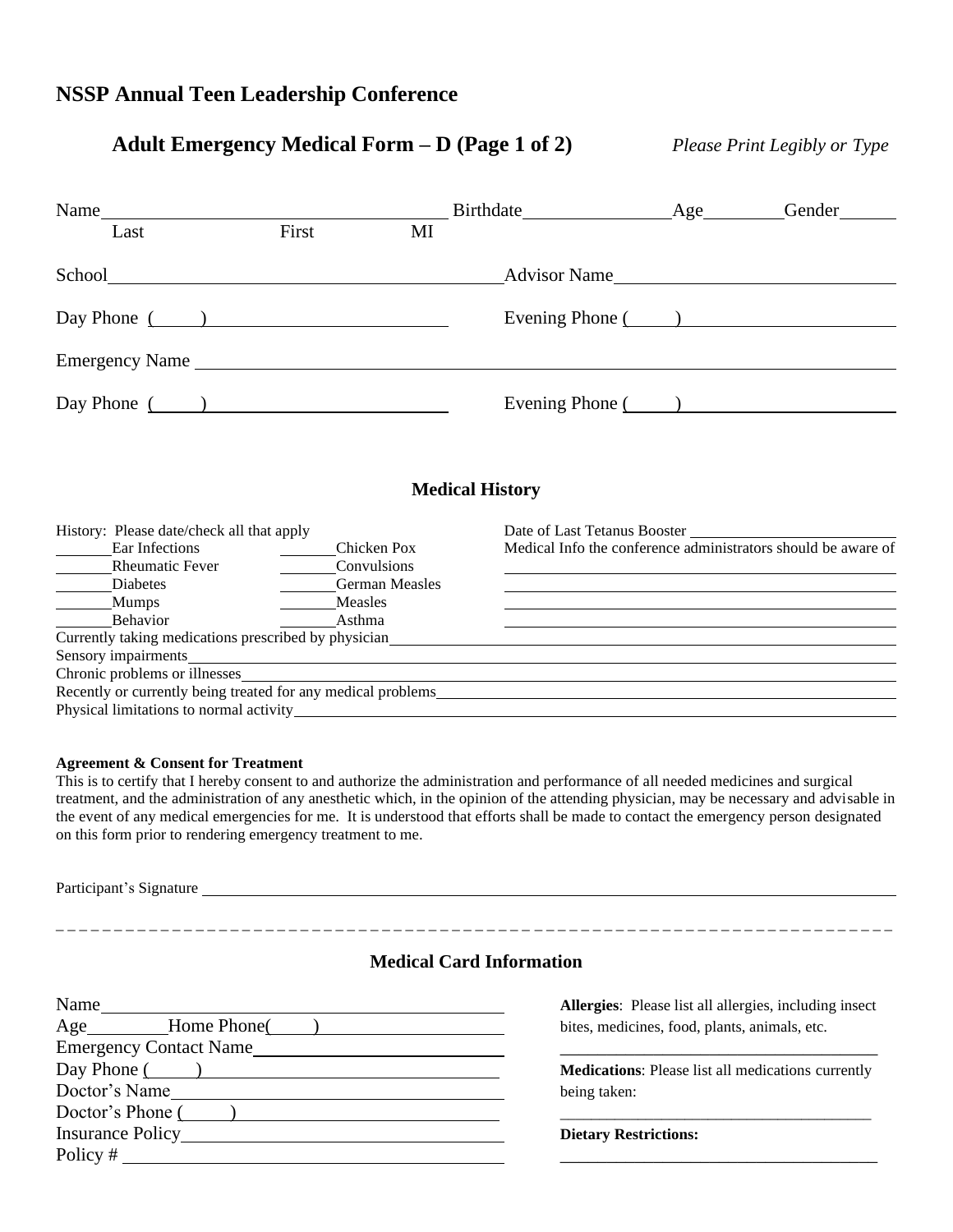# **Adult Emergency Medical Form – D (Page 2 of 2) Release Waiver & Indemnification Form**

I do hereby execute this release waiver and indemnification for myself, and my successors, representatives, and assigns, and hereby agree and represent as follows:

To release the National Student Safety Program of the **American Driver and Traffic Safety Education Association/National Student Safety Program, Hilton Vancouver Washington, all outing locations**, and their officers, employees, and agents from any and all liability, loss, damage, costs, claims or causes of action including but not limited to all bodily injuries and property damage arising from participation in the National Student Safety Program Annual Teen Leadership Conference, on July 24-25, 2022, Vancouver, WA excluding liability arising out of sole negligence.

I further agree to indemnify and hold harmless the **American Driver and Traffic Safety Education Association/National Student Safety Program, Hilton Vancouver Washington, all outing locations**, and their officers, employees, and agents from any and all liability, loss, damage costs, claims or causes of action including attorney's fees and witness costs, arising from participation in the National Student Safety Program Annual Teen Leadership Conference.

\_\_\_\_\_\_\_\_\_\_\_\_\_\_\_\_\_\_\_\_\_\_\_\_\_\_\_\_\_\_\_ \_\_\_\_\_\_\_

Participant's Signature Date

**Emergency Contact Names and Phone Numbers (include area codes)**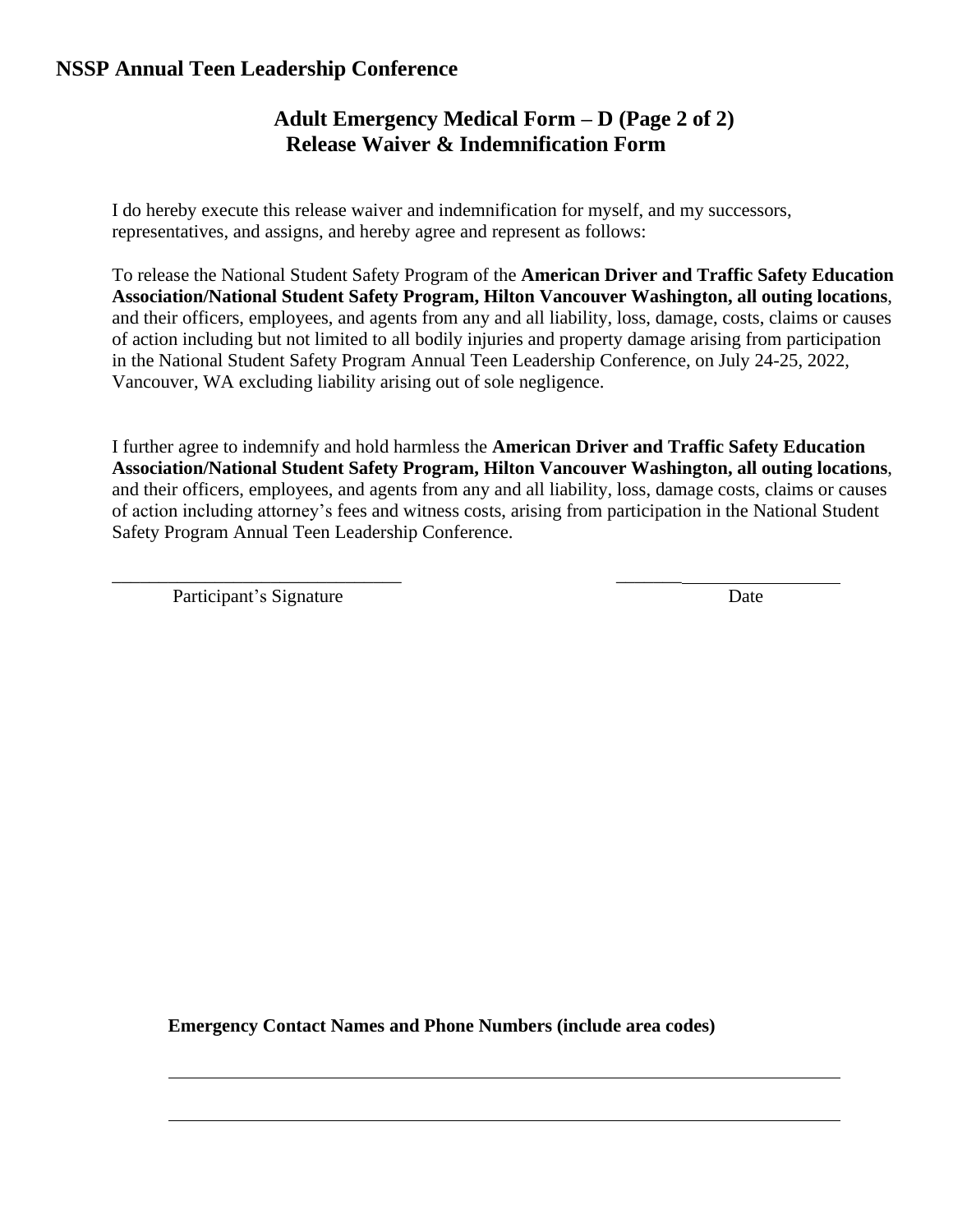# **Advisor/Chaperone Conference Agreement – E**

An Advisor/Chaperone must be at least 21 years of age. Each Advisor/Chaperone must agree to and sign the following:

#### **Pre-Conference Responsibilities**

- Meet with student group, advisors/chaperones, and students' parents, and review all items on the participant agreement, informing them that all school rules apply throughout the conference.
- Discuss all transportation issues, etc., and the procedures to be followed in case a student is dismissed from the conference early for violation of conference rules.
- Discuss all student consequences of violations of any school or conference rules.
- Inform all students of the dress code for the conference and the Awards Banquet.

## **Conference Responsibilities**

- **SET THE EXAMPLE** by following all school and conference rules. This includes abstaining from the use of alcohol, tobacco or other drugs.
- Attend the Advisor Orientation meeting on the first day of the conference.
- Participate in **ALL** scheduled conference activities. Recreational activities are to be conducted before or after the conference except when designated in the program as educational/cultural free time.
- Know the whereabouts of your group and be available to respond to any emergencies or needs that may arise.
- **Enforce the curfew, dress codes** and other behaviors as stated in the participant agreement.
- Get the students to all sessions on time.
- Immediately address/discipline any student participant who is violating conference rules and notify his/her advisor immediately thereafter of the incident.
- Consult with any member of the conference administration if a member of your group has a problem.
- Provide general supervision of students to help keep the conference activities running smoothly.
- Abide by the dress code for the conference and Awards Banquet.
- Respect all school groups that may not have the same philosophy as your group.

#### **Post-Conference Responsibilities**

- Follow-up any disciplinary actions that may be needed with any of your students.
- Encourage and assist your group to implement or enhance programs in your school/community with ideas gained at the conference, and the action plan developed by your team.
- Be available as a networking resource to share ideas and information with others in your community.

*I have read and agree to comply with the above responsibilities. I understand that I must have clear consequences for my students for any infractions of conference rules. I understand that if it is necessary for me to remove one or more of my students immediately from the conference due to a decision of the conference administration, I will make all arrangements with the parents/guardians of the student(s) for dismissal.*

Advisor Name (please print legibly) Name of School Advising

Advisor's Signature Date

**Submit one form per Advisor/Chaperone. Duplicate as necessary.**